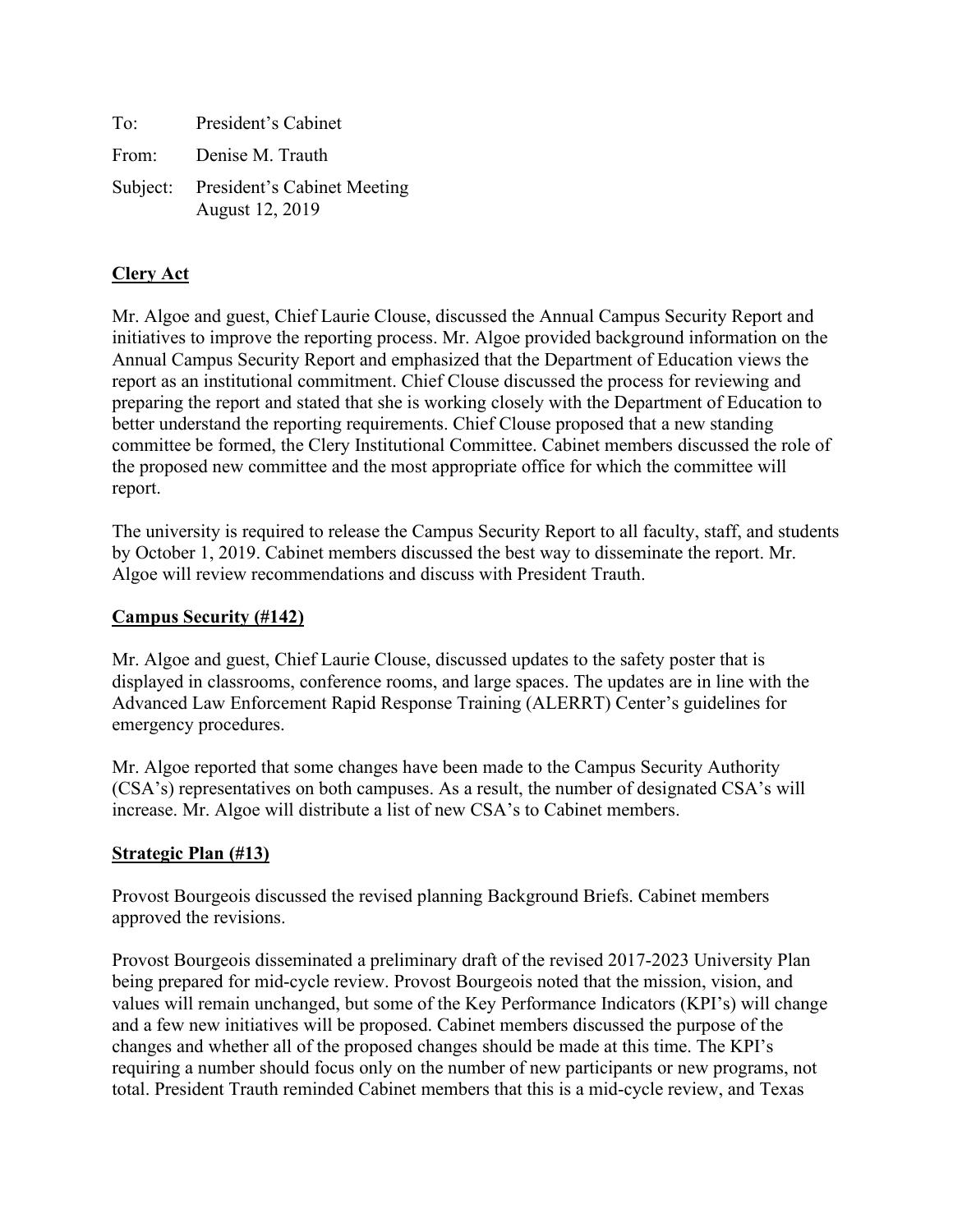President's Cabinet Meeting Page 2 Minutes, August 12, 2019

State only has three years to show results. The focus should be placed on the most important and strategic KPI's. Dr. Lisa Garza will meet separately with each Cabinet member to review and edit the proposed changes. The revised draft will be returned to a future meeting for review and approval.

## **RTA 08/26/2019 Review and approve the preliminary draft of revised 2017-2023 University Plan during mid-cycle review.**

### **Admissions and Financial Aid Issues (#366)**

Due to time constraints, this item was not discussed.

### **Business Travel Policy**

Due to time constraints, this item was not discussed.

### **Victory Star**

Due to time constraints, this item was not discussed.

### **President's Update (#556)**

President Trauth informed Cabinet members that she is reviewing the roles and responsibilities for the Special Assistant to the President and it may result in a title change.

President Trauth asked Dr Smith to invite the Dean of Students, Dr. Margarita Arellano, to a future President's Cabinet meeting to review the changes to the Student Government Constitution.

# **RTA 9/30/19 Provide update on changes to the Student Government Constitution.**

#### **Commencement (#143)**

President Trauth commended all involved in the summer commencement ceremonies.

#### **Enrollment Management (#9)**

President Trauth discussed some of the factors affecting enrollment nationwide and Texas State. Cabinet members discussed forming a small task force to review some of these factors.

#### **Significant Issues (#01)**

Dr. Smith reminded everyone about the upcoming student move-in on August 17-18, 2019.

Dr. Smith shared that discussions are underway with Austin Community College (ACC) at Round Rock to allow Texas State Round Rock students to use the ACC Student Health Center.